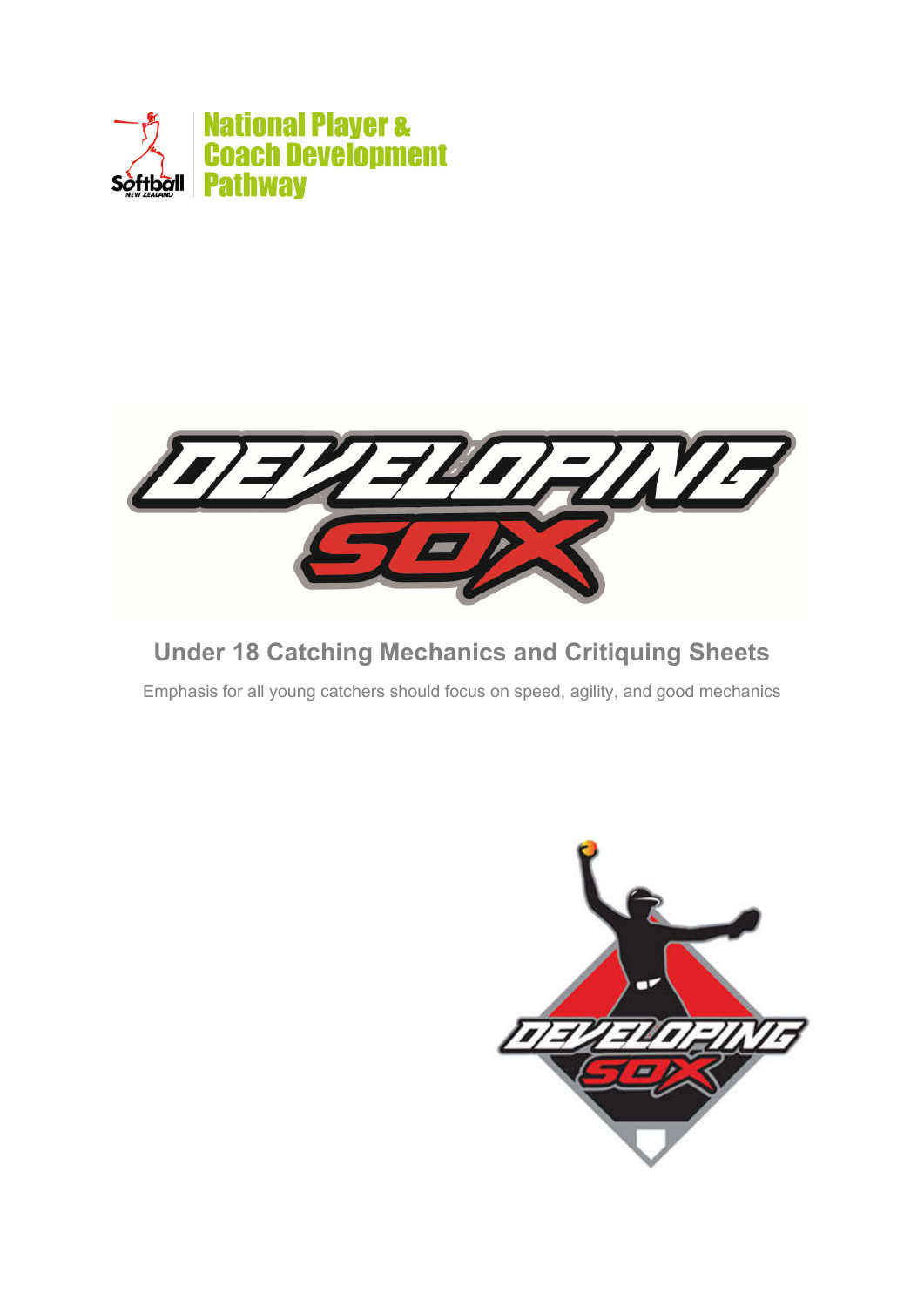## **U18 Catching Mechanics & Critiquing Sheet**

| <b>Squat</b>                         | Displays proper form (feet shoulder<br>$\bullet$<br>width or wider apart, heels off<br>ground, trunk bent forward, good<br>target)<br>Throwing hand protected<br>$\bullet$<br>Close to batter/plate without<br>٠<br>interference<br>Glove hand blocking view and<br>$\bullet$<br>concealing signals | Yes /No<br>Yes /No<br>Yes /No<br>Yes/No        |
|--------------------------------------|-----------------------------------------------------------------------------------------------------------------------------------------------------------------------------------------------------------------------------------------------------------------------------------------------------|------------------------------------------------|
| <b>Receiving</b>                     | Late body shift after calling signal<br>Catching ball in centre of body<br>Arm extension & quiet hands<br>Eyes Open<br>Keep ball in front                                                                                                                                                           | Yes/No<br>Yes/No<br>Yes/No<br>Yes/No<br>Yes/No |
| <b>Framing</b>                       | Stick it (Extending arm outward<br>and holding firmly)<br>Quiet hands (not stabbing or<br>shifting ball)<br>Palm to plate method<br>$\bullet$<br>Wrist check                                                                                                                                        | Yes/No<br>Yes/No<br>Yes/No<br>Yes/No           |
| <b>Blocking/receiving dirt balls</b> | Puts body in front of ball?<br>۰<br>Dome shape block (chin tucked,<br>$\bullet$<br>back bent)                                                                                                                                                                                                       | Yes/No<br>Yes/No                               |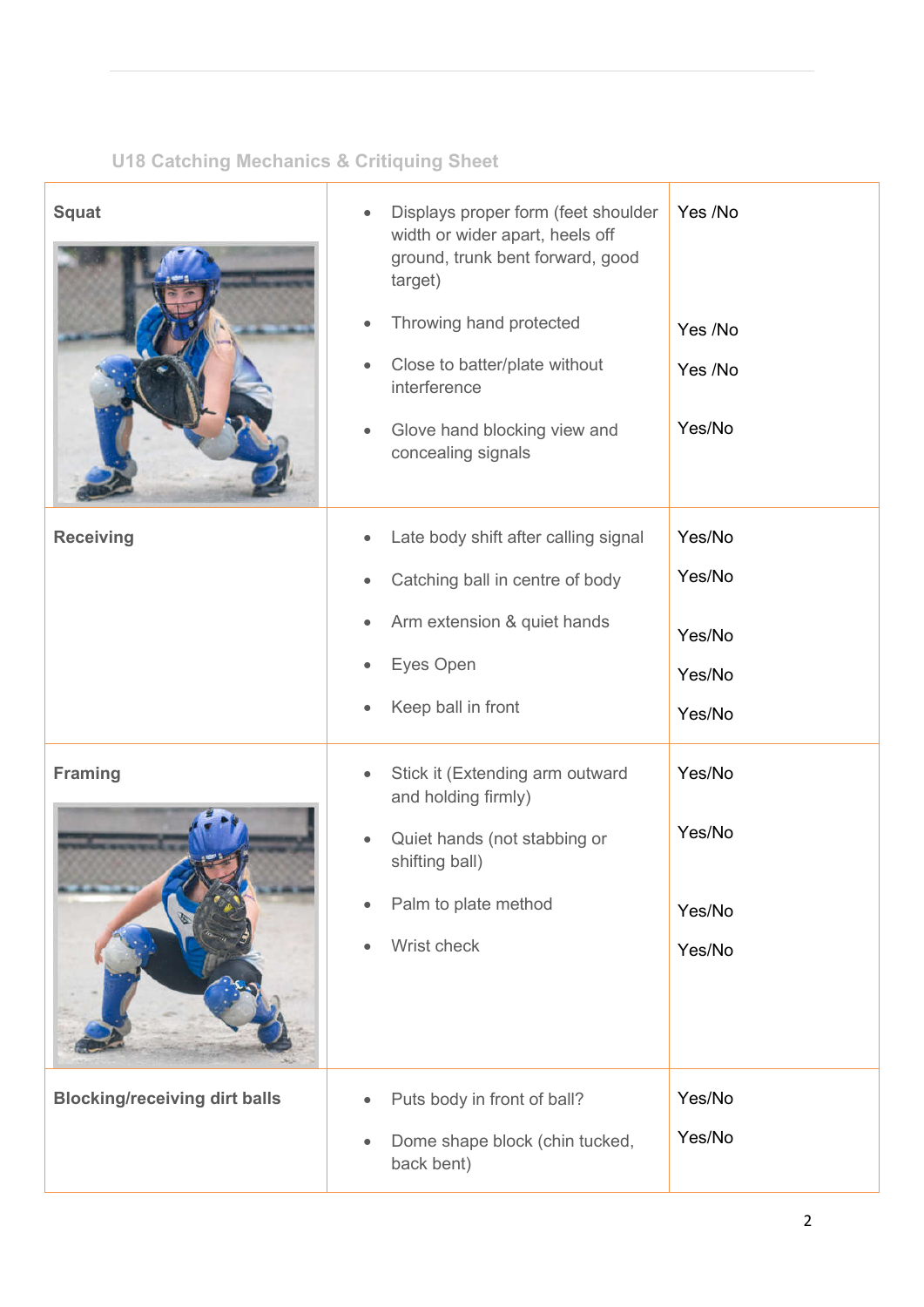|                    | Eyes open<br>Throwing hand behind glove<br>$\bullet$<br>Immediate knee drop<br>$\bullet$<br>Proper angle to pitch (with balls to<br>٠<br>left or right)                                                                                                                                                                                                                                            | Yes/No<br>Yes/No<br>Yes/No<br>Yes/No                                                                                         |
|--------------------|----------------------------------------------------------------------------------------------------------------------------------------------------------------------------------------------------------------------------------------------------------------------------------------------------------------------------------------------------------------------------------------------------|------------------------------------------------------------------------------------------------------------------------------|
| <b>Throwing</b>    | Backspin on ball<br>$\bullet$<br>Appropriate set up (back pivot foot<br>slightly open, ready at every pitch<br>Quick feet (pivot or drop step)<br>Glove to ear transfer with elbows<br>up<br>Downward follow through with body<br>$\bullet$<br>Power in throw<br>٠<br>Accuracy (Throw to knee)<br>٠<br>Pop time (time from catcher<br>$\bullet$<br>receiving to defender receiving<br>their throw) | Yes/No<br>Yes/No<br>Yes/No<br>Yes/No<br>Yes/No<br>Great/Need improvement<br>Great/Need improvement<br>Great/Need improvement |
| <b>Knee Throws</b> | Displays accurate throw (1 hop is<br>ok)                                                                                                                                                                                                                                                                                                                                                           | Great/Need improvement                                                                                                       |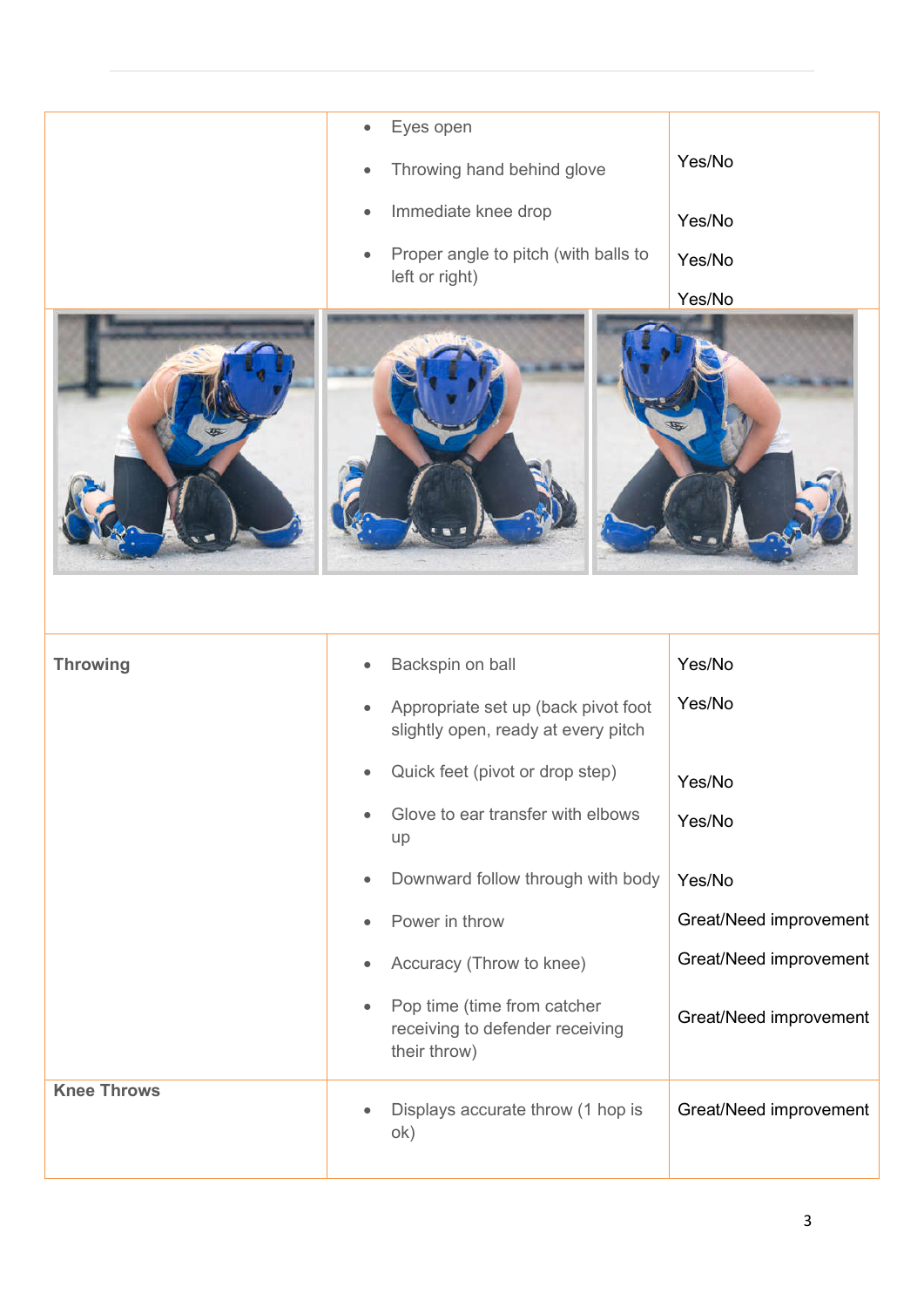|                       | <b>Backspin</b><br>$\bullet$<br>Quick transfer & pop time<br>۰<br>Explodes knee out and transfers<br>weight through throw                                                                                                                                       | Yes/No<br>Great/Need Improvement<br>Great/Need improvement |
|-----------------------|-----------------------------------------------------------------------------------------------------------------------------------------------------------------------------------------------------------------------------------------------------------------|------------------------------------------------------------|
| <b>Tagging</b>        | Feet are straddling over plate<br>$\bullet$<br>giving runner a lane to slide into<br>Uses body to keep ball in front<br>Drops down on knee to block and<br>tag<br>Ready recovery for additional<br>runners<br>2 hand tag (if possible)<br>Low centre of gravity | Yes/No<br>Yes/No<br>Yes/No<br>Yes/No<br>Yes/No<br>Yes/No   |
| <b>Passed balls</b>   | Moves quickly to passed ball<br>Accurate underarm/forehand flicks<br>Attempts to position body/feet in<br>line for a quick throw                                                                                                                                | Yes/No<br>Yes/No<br>Yes/No                                 |
| <b>Fielding bunts</b> | Quick out to bunt/short game hits<br>$\bullet$<br>Sets feet up to angle of throw<br>Side scoop or free hand method<br>۰<br>Accurate throw                                                                                                                       | Yes /No<br>Yes /No<br>Yes /No<br>Yes/No                    |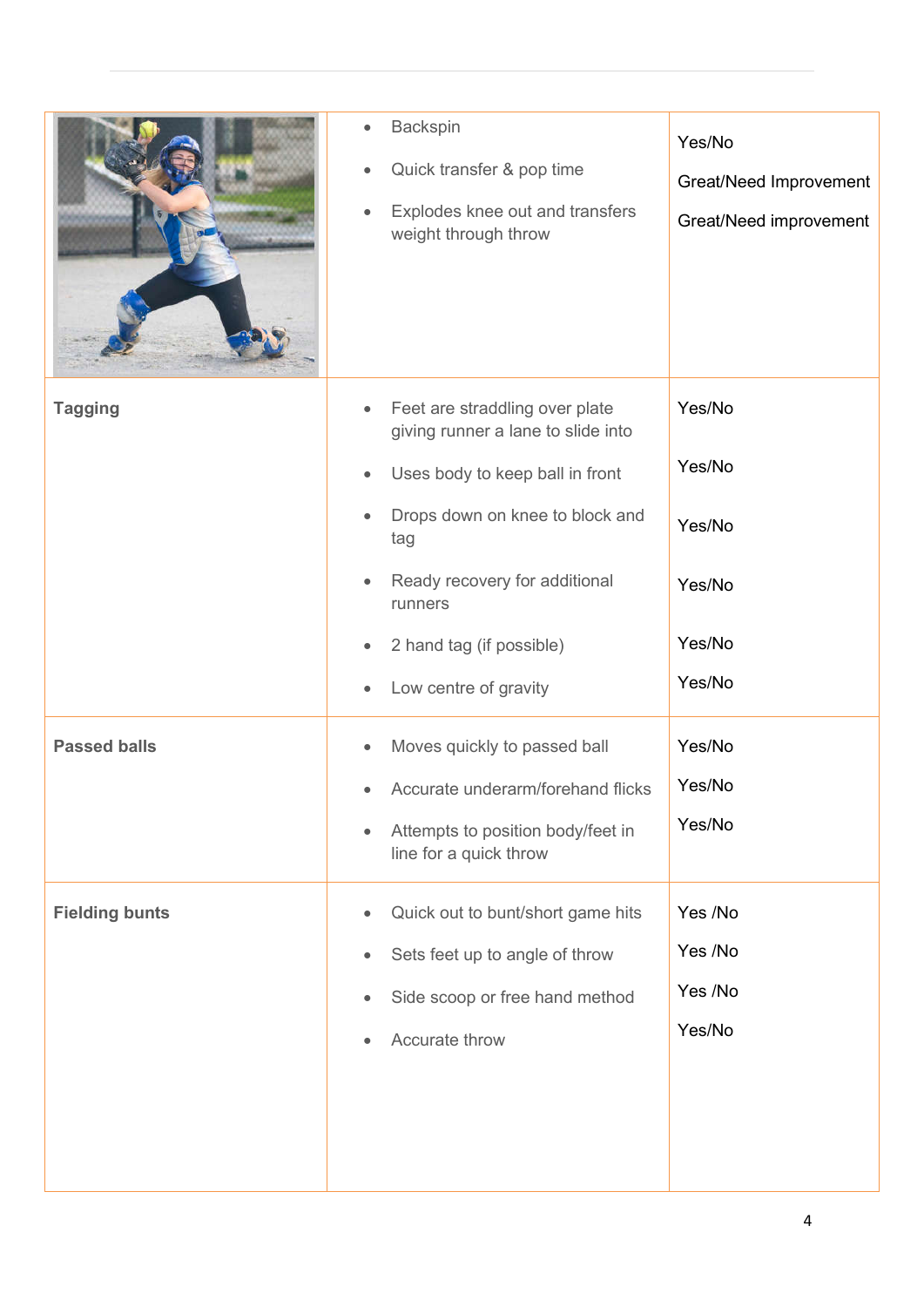

| <b>Fielding pop ups</b>         | Quick up to move, turning body<br>$\bullet$<br>away from batter                                              | Yes /No |
|---------------------------------|--------------------------------------------------------------------------------------------------------------|---------|
|                                 | Two hand catch above eyes<br>$\bullet$                                                                       | Yes /No |
|                                 | Puts body online if needed                                                                                   | Yes /No |
| Positioning and backing up      | Runs to back up first base<br>$\bullet$                                                                      | Yes /No |
|                                 | Runs to third for cover in bunt<br>situation if necessary                                                    | Yes /No |
| <b>1 &amp; 3 Plays</b>          | Understands priorities for 1 & 3<br>$\bullet$<br>plays                                                       | Yes/No  |
|                                 | Has a quick and accurate line-drive<br>$\bullet$<br>throw through the pitcher,<br>2ndbaseman, and short stop | Yes/No  |
|                                 | Sells their throw                                                                                            | Yes/No  |
|                                 | Able to identify when the 3rdbase<br>$\bullet$<br>runner is taking too large of a lead                       | Yes/No  |
|                                 | Able to adjust play based on<br>$\bullet$<br>3rdbase runner                                                  | Yes/No  |
|                                 | Deceiving pump fake throw<br>$\bullet$                                                                       | Yes/No  |
| <b>Pickoffs &amp; Big leads</b> | Understands why pickoffs are<br>$\bullet$<br>thrown and when they should be                                  | Yes/No  |